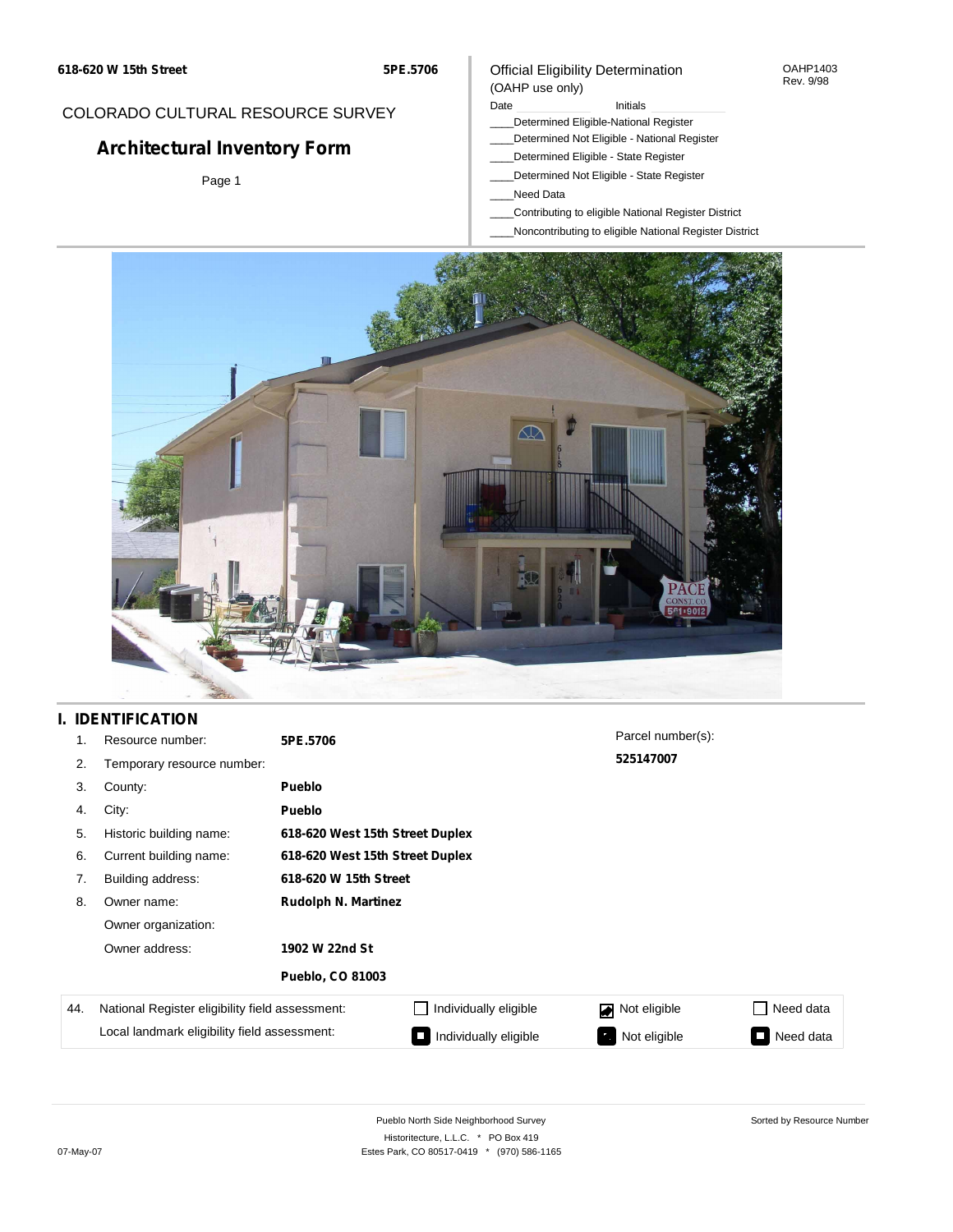Sorted by Resource Number

### **Architectural Inventory Form**

Page 2

### **II. GEOGRAPHIC INFORMATION**

| 9.  | P.M.                    | 6th              |    |                                                                                                 | Township:               |  |       | <b>20S</b>                            |        |           |           | 65W<br>Range:     |         |
|-----|-------------------------|------------------|----|-------------------------------------------------------------------------------------------------|-------------------------|--|-------|---------------------------------------|--------|-----------|-----------|-------------------|---------|
|     |                         | <b>SW</b><br>1/4 | of | sw                                                                                              | 1/4                     |  | of SW | 1/4                                   | of     | <b>NE</b> | 1/4       | of Section        | 25      |
|     | 10. UTM reference zone: |                  |    |                                                                                                 | 13                      |  |       |                                       |        |           |           |                   |         |
|     | Easting:                |                  |    |                                                                                                 | 533667                  |  |       |                                       |        |           | Northing: |                   | 4236802 |
| 11. | USGS quad name:         |                  |    |                                                                                                 | <b>Northeast Pueblo</b> |  |       |                                       | Scale: |           | 7.5       |                   |         |
|     | Year:                   |                  |    |                                                                                                 | 1974)                   |  |       | 1961 (Photorevised 1970 and           |        |           |           |                   |         |
|     | 12. $Lot(s)$ :          |                  |    | Lot 5; Block C of Bartlett & Miller Addition. Also Lot 5; Block 40 of County<br><b>Addition</b> |                         |  |       |                                       |        |           |           |                   |         |
|     | Addition:               |                  |    |                                                                                                 |                         |  |       | <b>Bartlett &amp; Miller Addition</b> |        |           |           | Year of addition: | 1871    |

13. Boundary description and justification:

□

The boundary, as described above, contains but does not exceed the land historically associated with this property.

Metes and bounds exist:

### **III. ARCHITECTURAL DESCRIPTION**

| 14. | Building plan (footprint, shape):    | <b>Rectangular Plan</b>              |                       |
|-----|--------------------------------------|--------------------------------------|-----------------------|
|     | Other building plan descriptions:    |                                      |                       |
| 15. | Dimensions in feet (length x width): | 1,120 square feet                    |                       |
| 16. | Number of stories:                   | 2                                    |                       |
| 17. | Primary external wall material(s):   | <b>Stucco</b>                        | Other wall materials: |
| 18. | Roof configuration:                  | <b>Gabled Roof/Front Gabled Roof</b> |                       |
|     | Other roof configurations:           |                                      |                       |
| 19. | Primary external roof material:      | <b>Asphalt Roof/Composition Roof</b> |                       |
|     | Other roof materials:                |                                      |                       |
| 20. | Special features:                    | Porch                                |                       |
|     |                                      |                                      |                       |

21. General architectural description:

Oriented to north, this duplex rests on a concrete foundation. Pink stucco covers the exterior walls. It has been raised into quoins on the northeast and northwest corners. Windows are 1-beside-1-light, sliding sash, with white vinyl frames. A 2-story, front gabled porch protrudes from the center of the front (north) façade. A concrete stairwell, descending from the east beneath the porch, provides access to the lower-level unit. A steel staircase, ascending from the west, provides access to the upperlevel unit. The principal doorways into each unit open in the center of the facade. Both host white-pained, 4-panel doors, with fanlights. Black asphalt shingles cover the front-gabled roof. White-painted wood soffit and fascia box the eaves.

#### 22. Architectural style:

**No Style**

Other architectural styles:

Building type:

23. Landscape or special setting features:

This property is located on terrain sloping downward from north to south, with an elevation of around 4,700 feet above mean sea level. The neighborhood features modest, one-story houses. Setbacks from West 15th Street are generally the same on this block. This property is situated on the south side of West 15th Street, between 614-616 West 15th Street to the east and 622 West 15th Street to the west. Gravel covers the strip separating the sidewalk from the street. The property lacks a yard or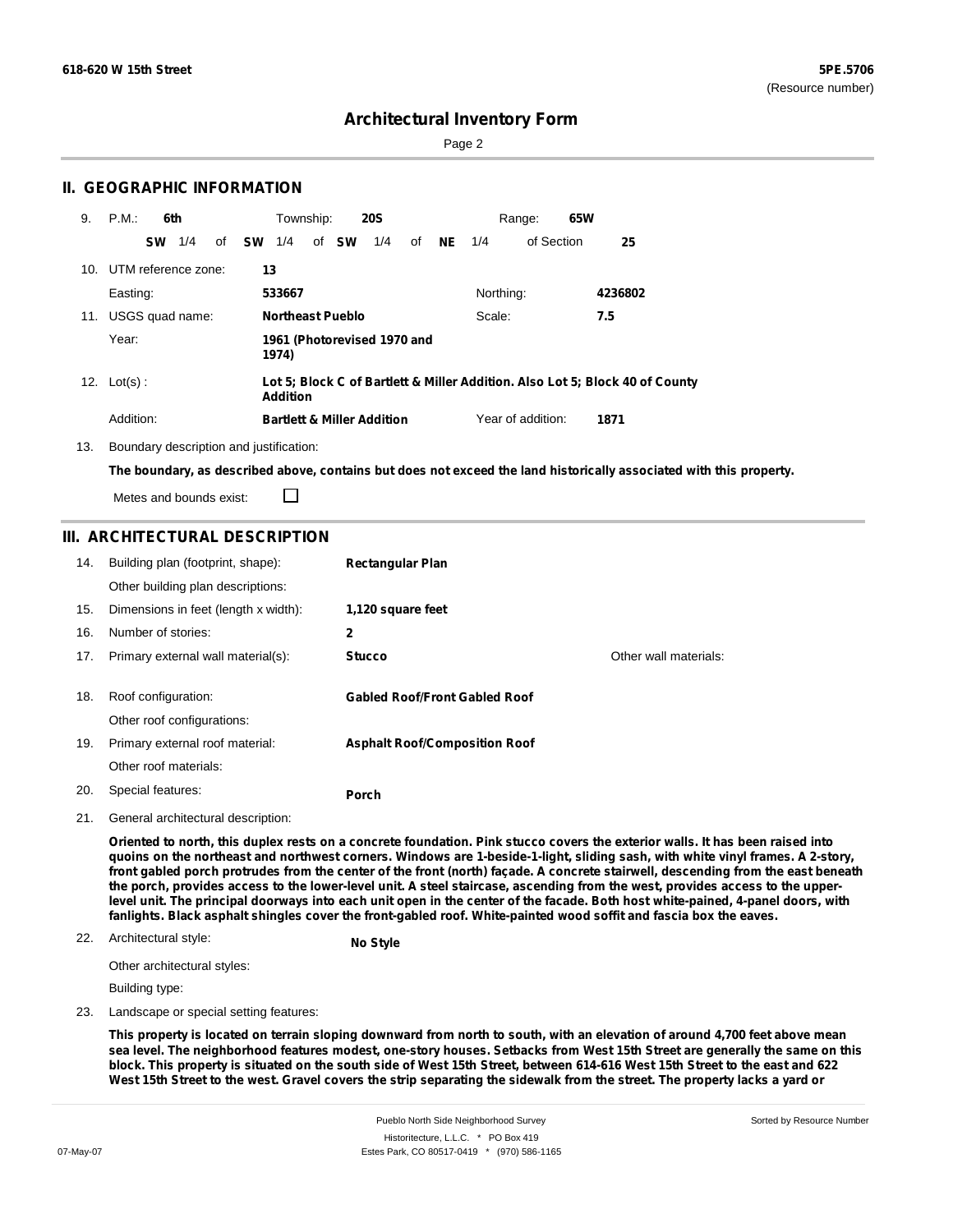Page 3

**landscaping. In front (north of) the building is a concrete parking area.**

| 24. | Associated buildings, features or objects: |                      | No associated buildings identified.                                                                                                                                                                                                                             |  |  |  |
|-----|--------------------------------------------|----------------------|-----------------------------------------------------------------------------------------------------------------------------------------------------------------------------------------------------------------------------------------------------------------|--|--|--|
|     | IV. ARCHITECTURAL HISTORY                  |                      |                                                                                                                                                                                                                                                                 |  |  |  |
| 25. | Date of Construction:                      | Estimate:            | 2001<br>Actual:                                                                                                                                                                                                                                                 |  |  |  |
|     | Source of Information:                     |                      | Pueblo County Office of Tax Assessor. Property information card [internet].                                                                                                                                                                                     |  |  |  |
| 26. | Architect:                                 | unknown              |                                                                                                                                                                                                                                                                 |  |  |  |
|     | Source of information:                     |                      |                                                                                                                                                                                                                                                                 |  |  |  |
| 27. | Builder:                                   | Leonard A. Pace, Jr. |                                                                                                                                                                                                                                                                 |  |  |  |
|     | Source of information:                     |                      | Pueblo County Office of Tax Assessor. Property information card [internet].                                                                                                                                                                                     |  |  |  |
| 28. | Original Owner:                            | Leonard A. Pace, Jr. |                                                                                                                                                                                                                                                                 |  |  |  |
|     | Source of information:                     |                      | Pueblo County Office of Tax Assessor. Property information card [internet].                                                                                                                                                                                     |  |  |  |
| 29. | Construction history:                      |                      |                                                                                                                                                                                                                                                                 |  |  |  |
|     | date of construction.                      |                      | According to Pueblo County Tax Assessor records, this building was constructed in 2001 on a previously undeveloped lot. An<br>analysis of the style, materials, and historical records corroborates this date. There have been no notable alterations since the |  |  |  |
| 30. | Location: <b>original</b>                  |                      | Date of move(s):                                                                                                                                                                                                                                                |  |  |  |

#### **V. HISTORICAL ASSOCIATIONS**

|     | 31. Original use(s): | <b>Multiple Dwelling</b> |
|-----|----------------------|--------------------------|
| 32. | Intermediate use(s): | <b>Multiple Dwelling</b> |
|     | 33. Current use(s):  | <b>Multiple Dwelling</b> |
|     | 34. Site type(s):    | <b>Residence</b>         |

35. Historical background:

Leonard A. Pace, Jr., and N&M Land, Inc., initially purchased this property in 2001. Pace constructed the current duplex that same year, selling it in 2002 to Rudolph N. Martinez, the current owner. He operates the property as rental units.

Sources of information: 36.

**Pueblo County Office of Tax Assessor. Property information card [internet].**

**Sanborn Fire Insurance Maps (for Pueblo, Colorado). New York: Sanborn Map and Publishing Co., 1883, 1886, 1889, 1893, 1904-05, 1904-51, and 1904-52.**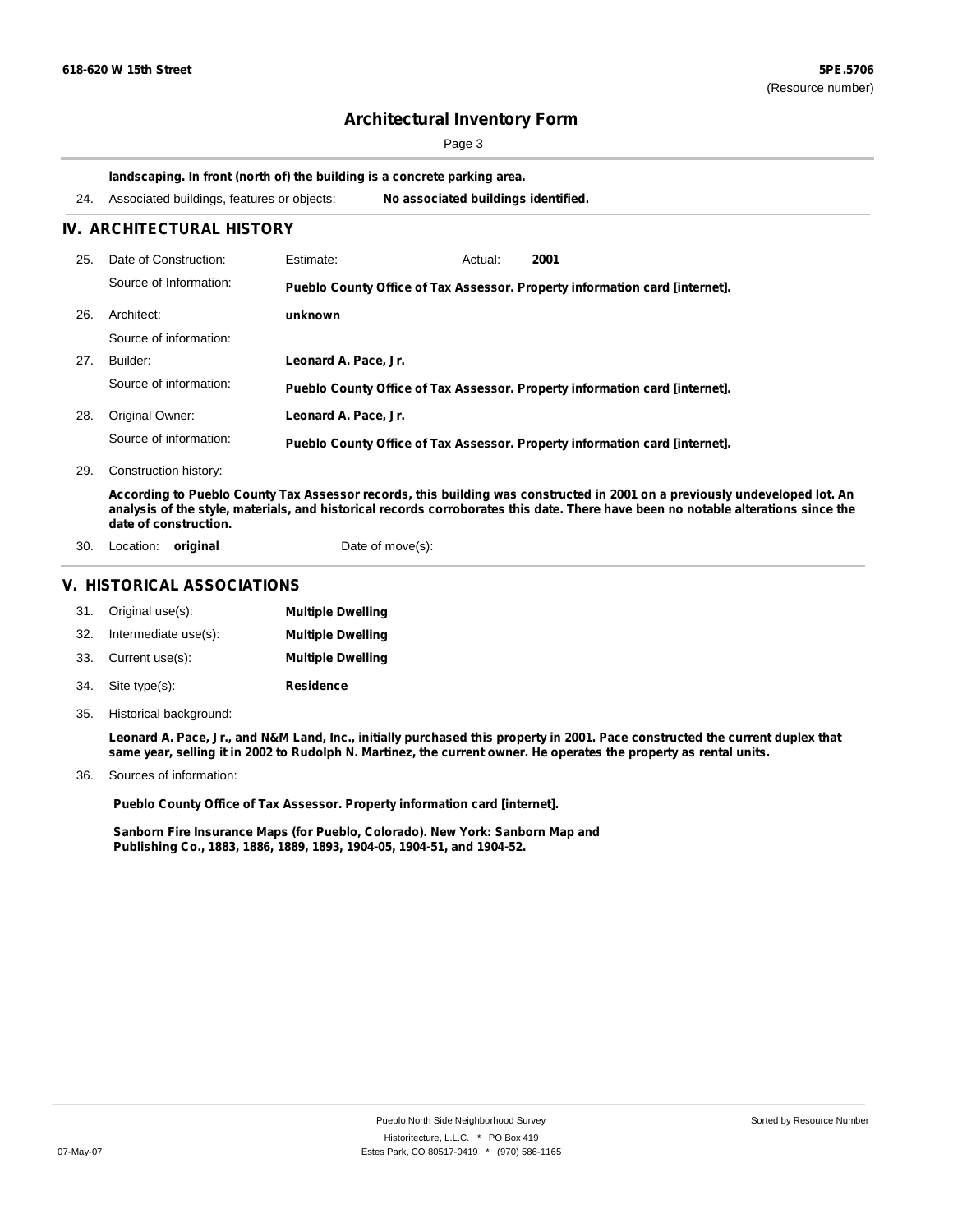Sorted by Resource Number

# **Architectural Inventory Form**

Page 4

|     | <b>VI. SIGNIFICANCE</b>                                                                                                                                                      |  |  |  |  |  |  |  |  |
|-----|------------------------------------------------------------------------------------------------------------------------------------------------------------------------------|--|--|--|--|--|--|--|--|
| 37. | Local landmark designation:<br>Yes $\Box$<br>No.<br>$\mathbf{F}_{\mathbf{a}}$                                                                                                |  |  |  |  |  |  |  |  |
|     | Designation authority:                                                                                                                                                       |  |  |  |  |  |  |  |  |
|     | Date of designation:                                                                                                                                                         |  |  |  |  |  |  |  |  |
| 38. | Applicable National Register criteria:                                                                                                                                       |  |  |  |  |  |  |  |  |
|     | A. Associated with events that have made a significant contribution to the broad pattern of our history.                                                                     |  |  |  |  |  |  |  |  |
|     | B. Associated with the lives of persons significant in our past.                                                                                                             |  |  |  |  |  |  |  |  |
|     | C. Embodies the distinctive characteristics of a type, period, or method of construction, or represents the work                                                             |  |  |  |  |  |  |  |  |
|     | of a master, or that possess high artistic values, or represents a significant and distinguished entity whose<br>components may lack individual distinction.                 |  |  |  |  |  |  |  |  |
|     | D. Has yielded, or may be likely to yield, information important in history or prehistory.                                                                                   |  |  |  |  |  |  |  |  |
|     | Qualifies under Criteria Considerations A through G (see manual).                                                                                                            |  |  |  |  |  |  |  |  |
|     | Does not meet any of the above National Register criteria.<br>◙                                                                                                              |  |  |  |  |  |  |  |  |
|     | <b>Pueblo Standards for Designation:</b>                                                                                                                                     |  |  |  |  |  |  |  |  |
|     | <u>1a. History</u>                                                                                                                                                           |  |  |  |  |  |  |  |  |
|     | Have direct association with the historical development of the city, state, or nation; or<br>$\mathcal{F}_{\perp}$                                                           |  |  |  |  |  |  |  |  |
|     | <u>1b. History</u>                                                                                                                                                           |  |  |  |  |  |  |  |  |
|     | Be the site of a significant historic event; or<br>$\mathcal{L}_{\mathcal{A}}$                                                                                               |  |  |  |  |  |  |  |  |
|     | 1c. History                                                                                                                                                                  |  |  |  |  |  |  |  |  |
|     | Have direct and substantial association with a person or group of persons who had influence on society.<br>$\sim$                                                            |  |  |  |  |  |  |  |  |
|     | 2a. Architecture<br>Embody distinguishing characteristics of an architectural style or type; or<br>$\blacksquare$                                                            |  |  |  |  |  |  |  |  |
|     | 2b. Architecture                                                                                                                                                             |  |  |  |  |  |  |  |  |
|     | Be a significant example of the work of a recognized architect or master builder, or<br>$\sim$                                                                               |  |  |  |  |  |  |  |  |
|     | <b>2c. Architecture</b>                                                                                                                                                      |  |  |  |  |  |  |  |  |
|     | Contain elements of architectural design, engineering, materials, craftsmanship, or artistic merit which represent a<br>О<br>significant or influential innovation;          |  |  |  |  |  |  |  |  |
|     | 2d. Architecture                                                                                                                                                             |  |  |  |  |  |  |  |  |
|     | Portray the environment of a group of people or physical development of an area of the city in an era of history<br>О<br>characterized by a distinctive architectural style. |  |  |  |  |  |  |  |  |
|     | 3a. Geography                                                                                                                                                                |  |  |  |  |  |  |  |  |
|     | Have a prominent location or be an established, familiar, and orienting visual feature of the contemporary city, or                                                          |  |  |  |  |  |  |  |  |
|     | 3b. Geography                                                                                                                                                                |  |  |  |  |  |  |  |  |
|     | Promote understanding and appreciation of Pueblo's environment by means of distinctive physical characteristics<br>or rarity; or                                             |  |  |  |  |  |  |  |  |
|     | 3c. Geography                                                                                                                                                                |  |  |  |  |  |  |  |  |
|     | Make a special contribution to Pueblo's distinctive character.<br>$\mathcal{L}_{\mathcal{A}}$                                                                                |  |  |  |  |  |  |  |  |
|     | <b>Not Applicable</b>                                                                                                                                                        |  |  |  |  |  |  |  |  |
|     | Does not meet any of the above Pueblo landmark criteria.<br>$\Box$                                                                                                           |  |  |  |  |  |  |  |  |
| 39. | Area(s) of Significance:<br><b>Not Applicable</b>                                                                                                                            |  |  |  |  |  |  |  |  |
| 40. | Period of Significance:<br>n/a                                                                                                                                               |  |  |  |  |  |  |  |  |
| 41. | National:<br>Level of significance:<br>State<br>Local<br>$\sim$                                                                                                              |  |  |  |  |  |  |  |  |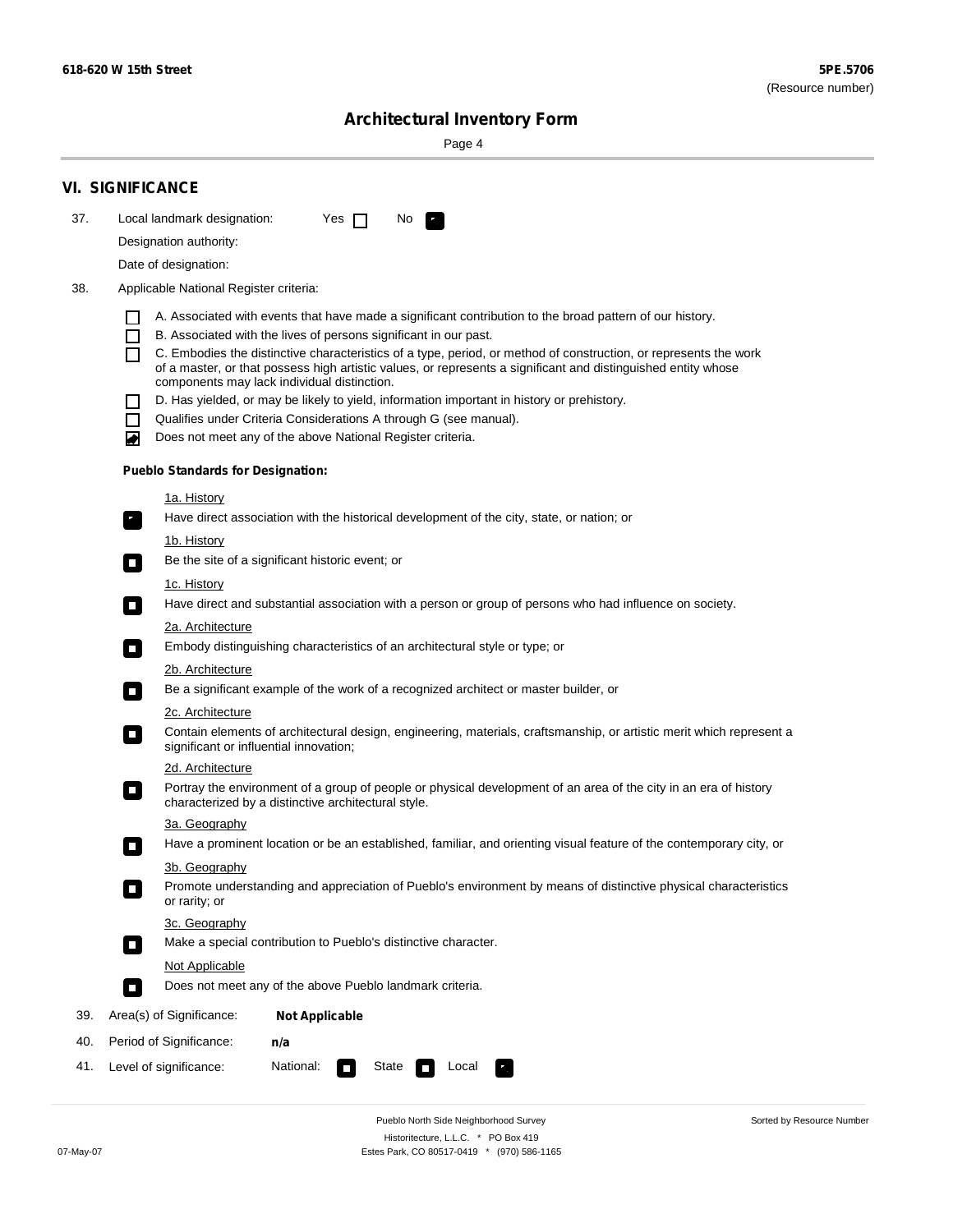Page 5

#### 42. Statement of significance:

Because this property is less than 50 years old and does not meet any of criteria considerations A through G, it is ineligible for listing in the National Register of Historic Places. Moreover, the architectural and historical significance are not to the extent that the property would qualify for individual listing in the Colorado State Register of Historic Properties or as a City of Pueblo landmark. Given its age, the property should not be considered a contributing resource within any potential historic **district.**

43. Assessment of historic physical integrity related to significance:

Constructed in 2001, this duplex exhibits a high level of physical integrity relative to the seven aspects of integrity as defined by the National Park Service and the Colorado Historical Society: location, setting, design, materials, workmanship, feeling, **and association. It has not been notably altered since its construction.**

> Yes Yes

m m No **Ex** 

 $N$ o  $N/A$ 

 $N/A$ 

#### **VII. NATIONAL REGISTER ELIGIBILITY ASSESSMENT**



**the area's dominant industry, steel manufacturing.**

If there is National Register district potential, is this building contributing:

46. If the building is in existing National Register district, is it contributing:

#### **VIII. RECORDING INFORMATION**

| 47. | Photograph numbers): | <b>CD-ROM Photo Disc: North Side Photos</b><br>File Name(s): 15thstw618-620                                            |
|-----|----------------------|------------------------------------------------------------------------------------------------------------------------|
|     | Negatives filed at:  | <b>Special Collections</b><br>Robert Hoag Rawlings Public Library<br>100 East Abriendo Avenue<br>Pueblo, CO 81004-4290 |
| 48. | Report title:        | <b>Pueblo North Side Neighborhood Survey</b>                                                                           |
| 49. | $Date(s)$ :          | 07/19/05                                                                                                               |
| 50. | Recorder(s):         | <b>Adam Thomas</b>                                                                                                     |
| 51. | Organization:        | Historitecture, L.L.C.                                                                                                 |
| 52. | Address:             | <b>PO Box 419</b>                                                                                                      |
|     |                      | Estes Park, CO 80517-0419                                                                                              |
| 53. | Phone number(s):     | (970) 586-1165                                                                                                         |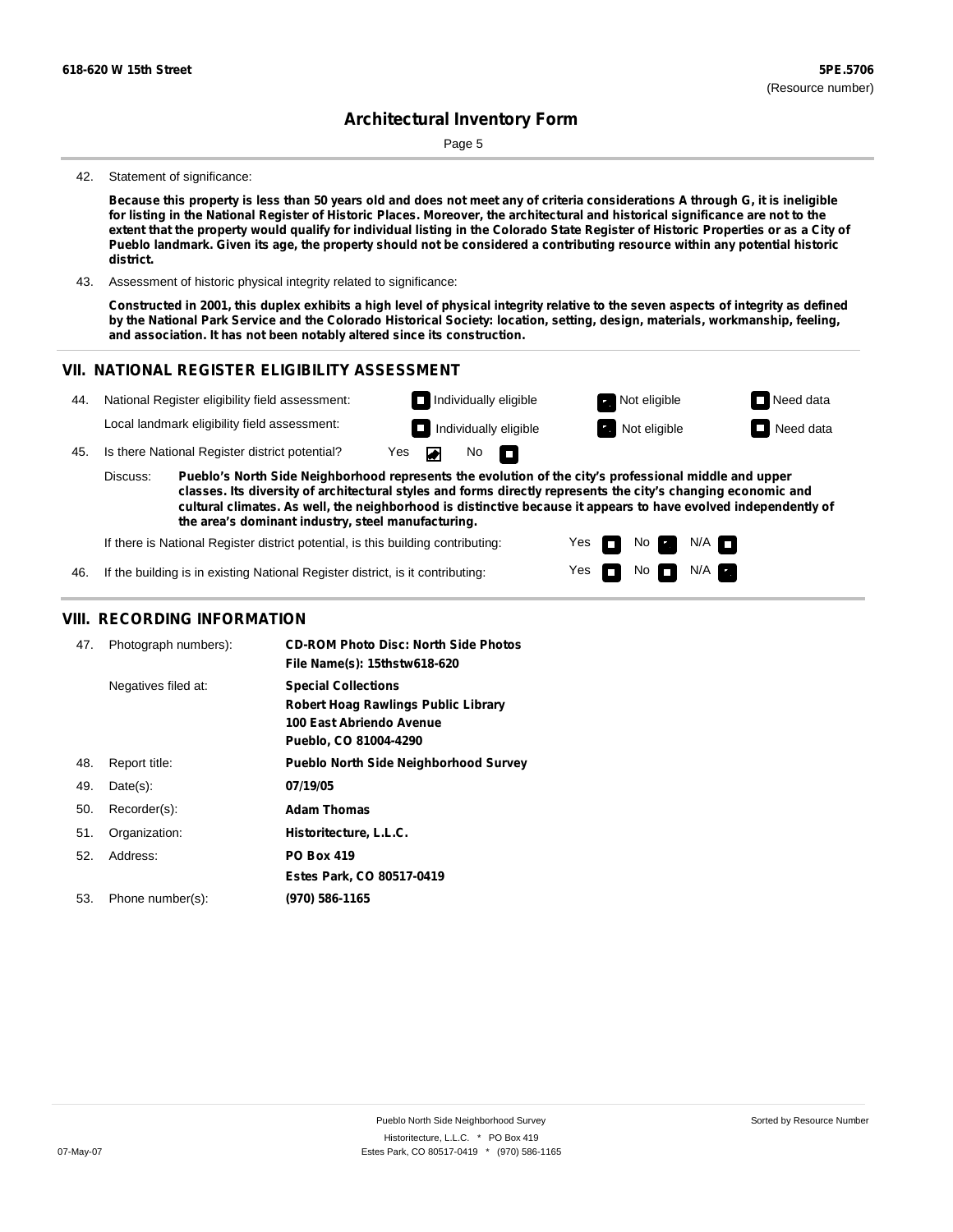Page 6